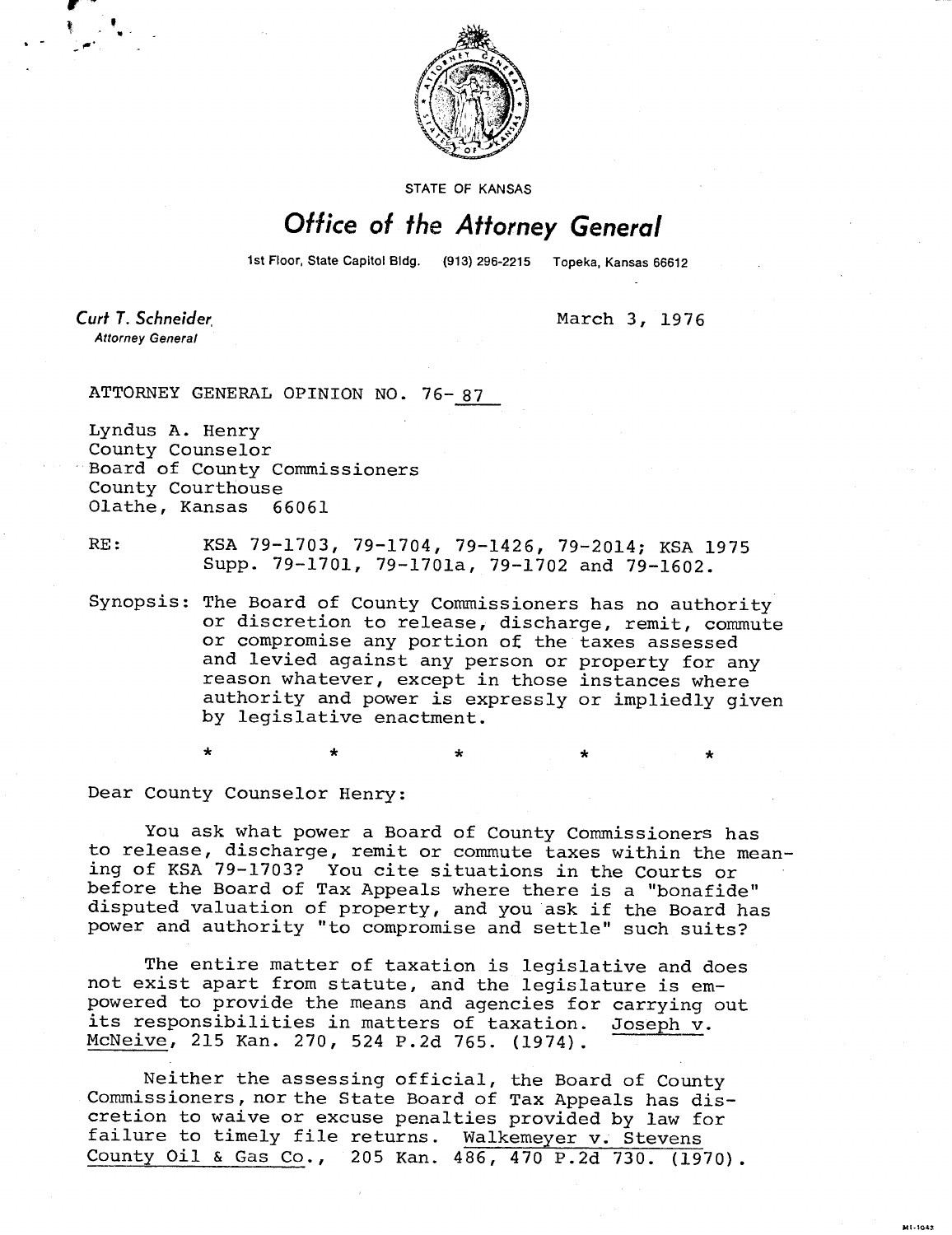Mr. Lyndus A. Henry March 3, 1976 Page 2

"If it attempts to exercise jurisdiction over a subject matter not conferred by the Legislature, its orders with respect thereto are without authority of law and void." (Page 491)

The plan and intent of the legislature to hold all taxing officials strictly to the letter of the law is best expressed in KSA 79-1426, the penalty statute for violating tax law procedures.'

Under KSA 1975 Supp. 79-1701, the County Clerk was given authority to correct prior to November 1 these itemized clerical errors:

"(a) Errors in the description or quantity of real estate listed;

(b) Errors in extensions of values or taxes whereby a taxpayer is charged with unjust taxes;

(c) Errors which have caused improvements to be assessed upon real estate when no such improvements were in existence;

(d) Errors whereby improvements located upon one tract or lot of real estate have been assessed as being upon another tract or lot;

(e) Errors whereby taxes have been charged upon property which the State Board of Tax Appeals has specifically declared to be exempt from taxation under the constitution or the laws of the state;<br>(f) Er

Errors whereby the taxpayer has been assessed twice in the same year for the same property in one or more taxing districts in the county; and

(f) Errors whereby the assessment of either real or personal property has been assigned to a taxing district in which the property did not have its taxable situs."

By KSA 1975 Supp. 79-1701a the Board of County Commissioners have authority to correct these exact same clerical errors between November 1 and August 1 of the subsequent year. When the Board of County Commissioners sits as the County Board of Equalization, and raises or lowers valuations, as provided in KSA 1975 Supp. 79-1602, they change the burden of taxation. But it is done as authorized and directed by statute, and within the time span listed by law.

When taxpayers are dissatisfied with the efforts of the County Board of Equalization, they can appeal, under KSA 1975 Supp. 79-1609 or under KSA 1975 Supp. 79-1702, to the State Board of Tax Appeals, or may go directly into Court by protesting taxes under KSA 1975 Supp. 79-2005. Either way on appeal, the Board can only stand on the judgment it made. The Board cannot reconsider its position, negotiate with the taxpayer, compromise and agree on a lower valuation and ask the Court or the Board of Tax Appeals to approve some kind of a